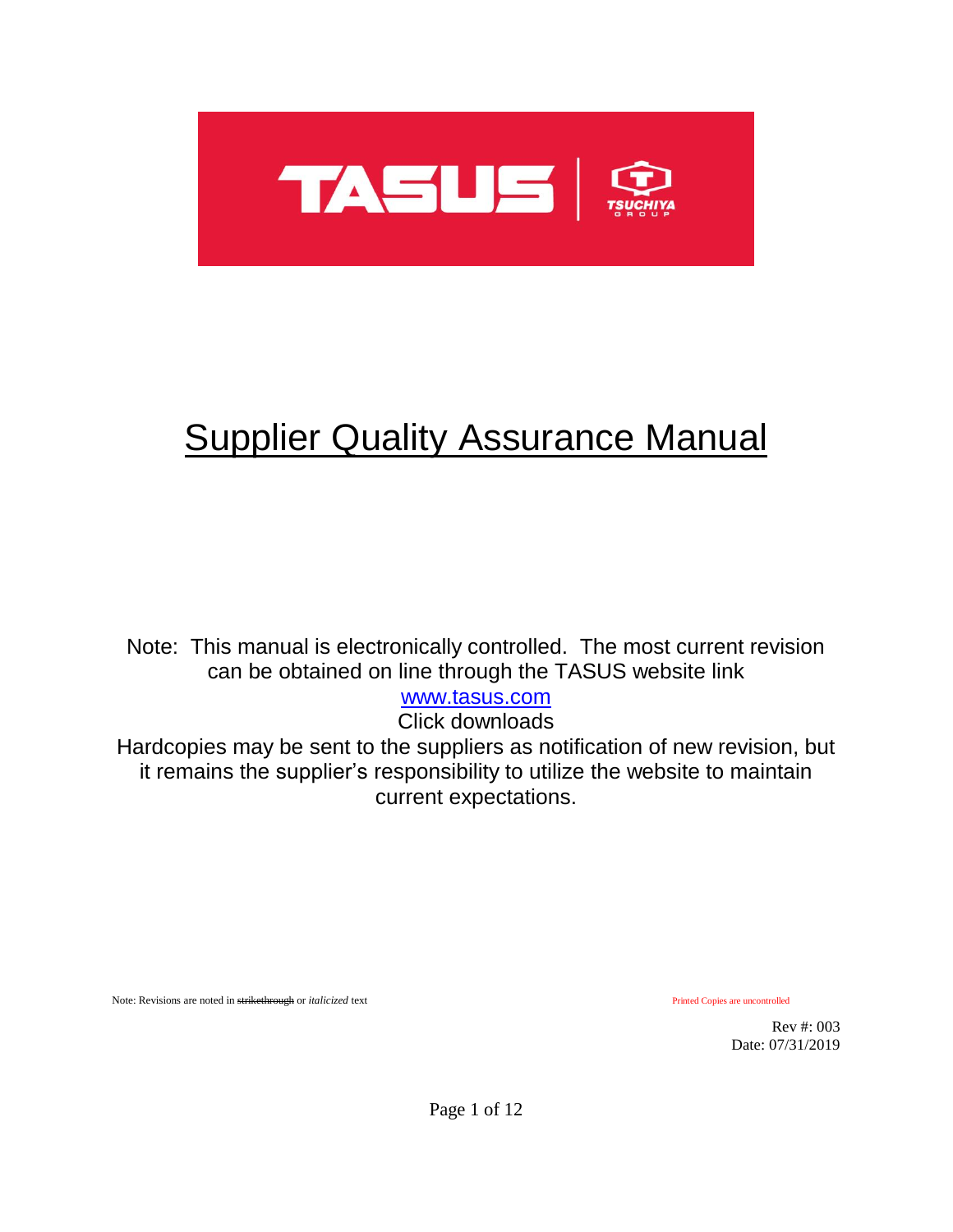## **Table of Contents**

| Introduction.<br>$\mathbf 1$ .<br>2.<br>3.<br>$\overline{4}$ .<br>5.<br>6.<br>7 <sub>1</sub><br>8. | <b>TASUS Quality / Environmental Policy Statement</b><br>Requirements to be an Approved TASUS Supplier | Page<br>3<br>5<br>6<br>6 |
|----------------------------------------------------------------------------------------------------|--------------------------------------------------------------------------------------------------------|--------------------------|
| 10 <sub>1</sub><br>11 <sub>1</sub>                                                                 |                                                                                                        | 9<br>9                   |
| 12 <sub>1</sub>                                                                                    | Environmental and Safety Documentation                                                                 | 9                        |
| 13.                                                                                                |                                                                                                        | 10                       |
| 14.                                                                                                |                                                                                                        | 11                       |
| 15.                                                                                                |                                                                                                        | 11                       |
| 16.                                                                                                | Supplier Performance / Scorecard Guidelines                                                            |                          |

Note: Revisions are noted in strikethrough or *italicized* text Printed Copies are uncontrolled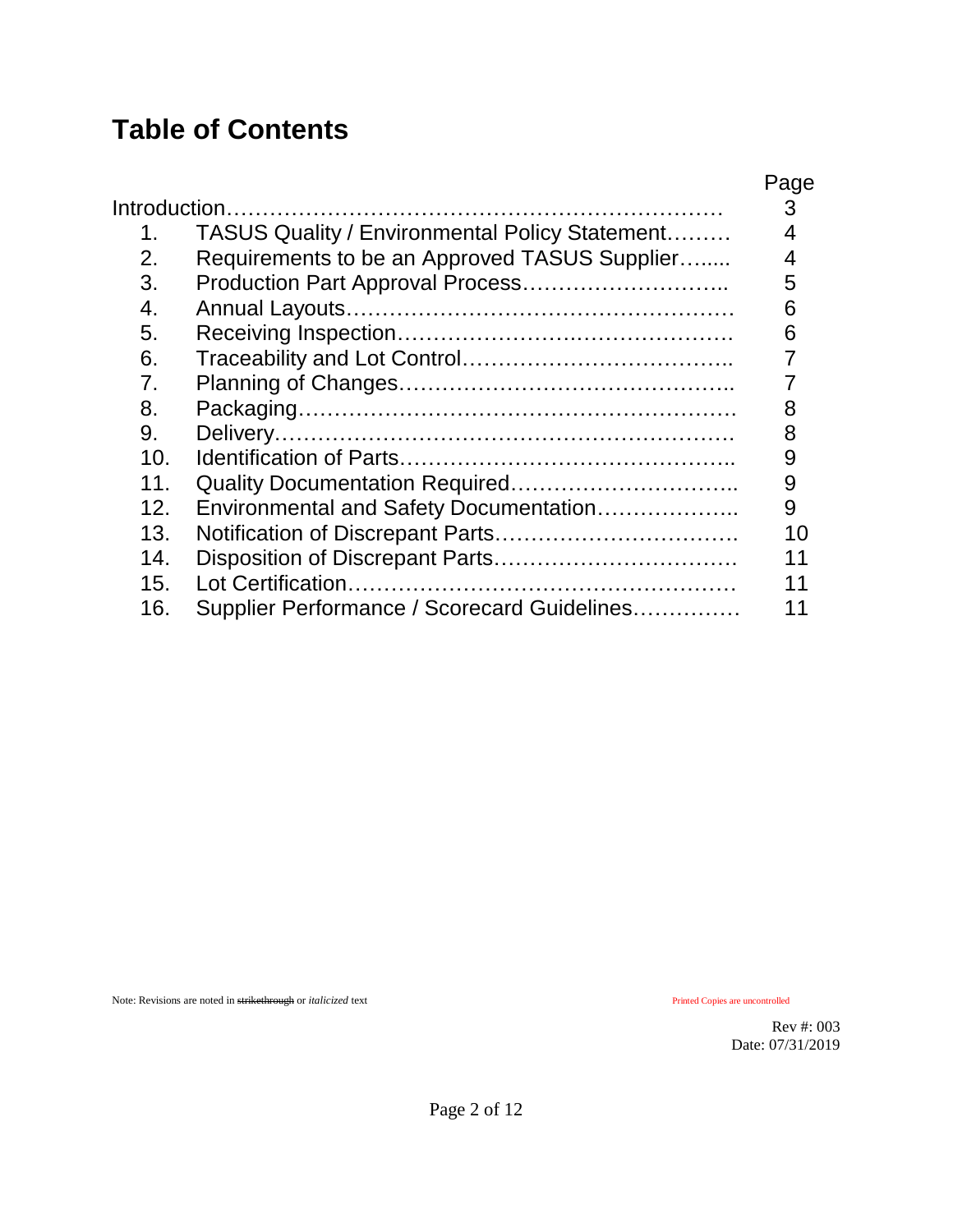#### **TSQM Introduction**

#### **Special Note: TSUCHIYA Group North America (TGNA) is the corporate headquarters of TASUS Corporation with contents of this manual representing the expectations of TGNA and TASUS North American facilities.**

The Purpose of this TASUS Supplier Quality Manual (TSQM) is to provide guidelinesfor our suppliers to assist with meeting and exceeding TASUS quality and business expectations. The basis for supplier Quality Management Systems (QMS) shall be ISO 9001:2015 with the ultimate objective of becoming certified to IATF 16949 Automotive Standard.

It is ultimately the responsibility of TASUS' suppliers to assure that the quality of the materials and components that are shipped to TASUS meet the requirements set forth in this TASUS Supplier Quality Manual. TASUS is dedicated to support and aid all suppliers so that we can achieve our shared goals and success.

TASUS operates on a philosophy of working closely with our suppliers in a trust based and interdependent relationship. We value our suppliers and intend for relationships to be a win-win situation. We expect only absolute integrity and the best possible performance from our suppliers in return. We consider carefully who becomes a supplier for TASUS and monitor performance thereafter. We try to approach the suppliers with suggestions and to assist with continuous improvement. We search for suppliers who practice risk based thinking utilizing contingency planning to help control risk. The use of the Plan Do Check Action philosophy is highly encouraged in conjunction with preventative planning to achieve our goals.

Note: Revisions are noted in strikethrough or *italicized* text **Printed Copies** are uncontrolled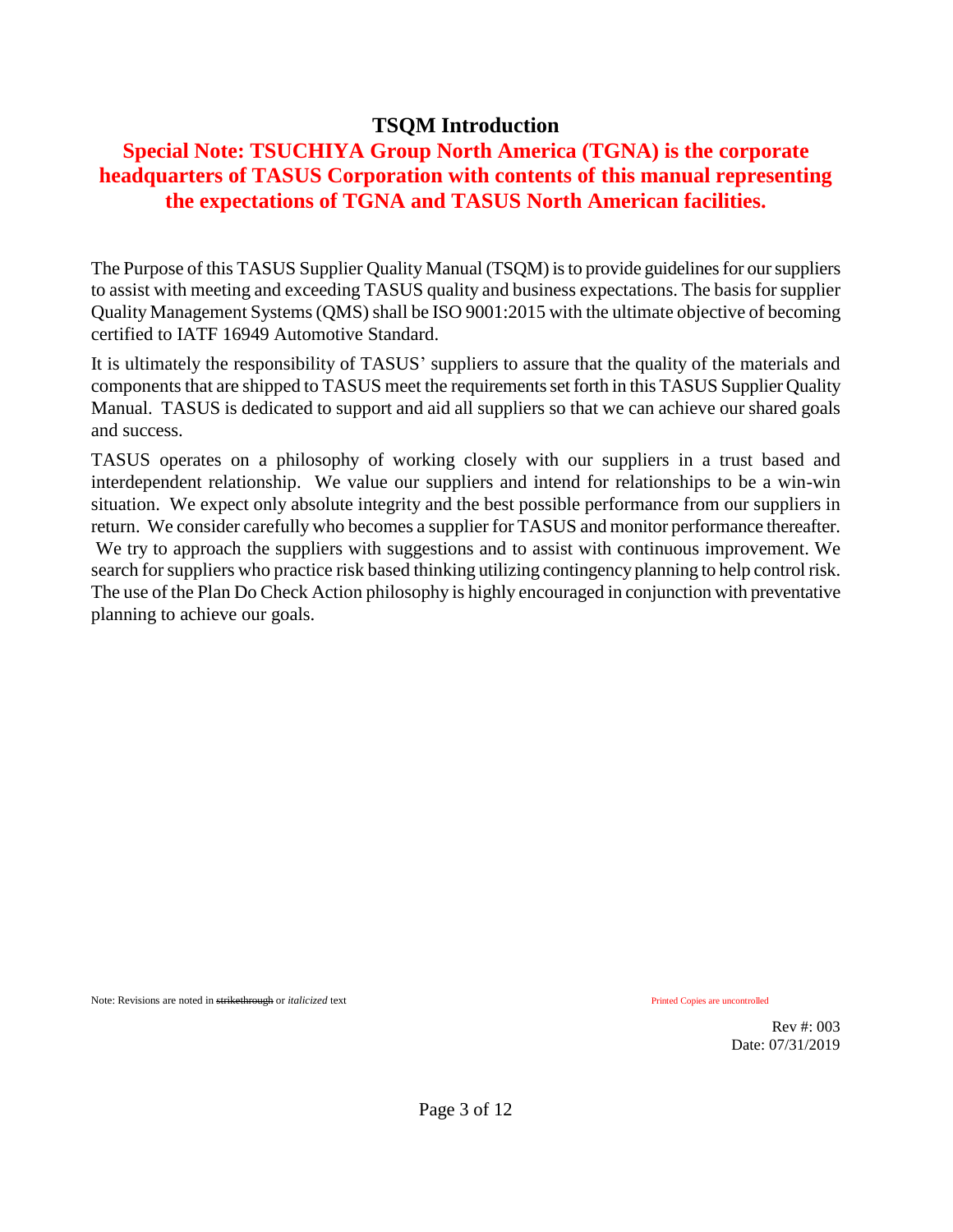#### **1. TGNA and TASUS Quality & Environmental Policy Statement**

#### 1.1. **Quality Policy**

The Employees of TASUS and Tsuchiya Group North America are committed to continual improvement & innovation in:

- Customer Service
- Ouality Performance
- Productivity
- Cost Effectiveness

Our efforts will be carried out with employee's safety and the protection of our environment as primary concerns.

#### 1.2. **Environmental Management System (EMS) Policy**

TGNA and TASUS are committed to be a good corporate citizen and to comply with legislative, regulatory, customer and other requirements.

We will...

- be an environmentally responsible neighbor in the community, act to correct conditions that impact the environment.

- commit to a prevention of pollution program and achieving our environmental objectives.

- re-evaluate environmental objectives and targets each year based on the previous year's results and trends.

- never be satisfied with the status quo and work to continually improve.

- ensure employee awareness of our policy and objectives and include employees as an integral part of the process.

## **2. Requirements to be an Approved TASUS Supplier**

2.1. All suppliers of automotive products and services to TASUS shall have a quality management system certified to ISO 9001:2015, unless authorized by the TASUS customer. The ultimate objective of eligible organizations is to become IATF 16949 certified. The following steps should be taken to meet this requirement.

Note: Revisions are noted in strikethrough or *italicized* text **Printed Copies** are uncontrolled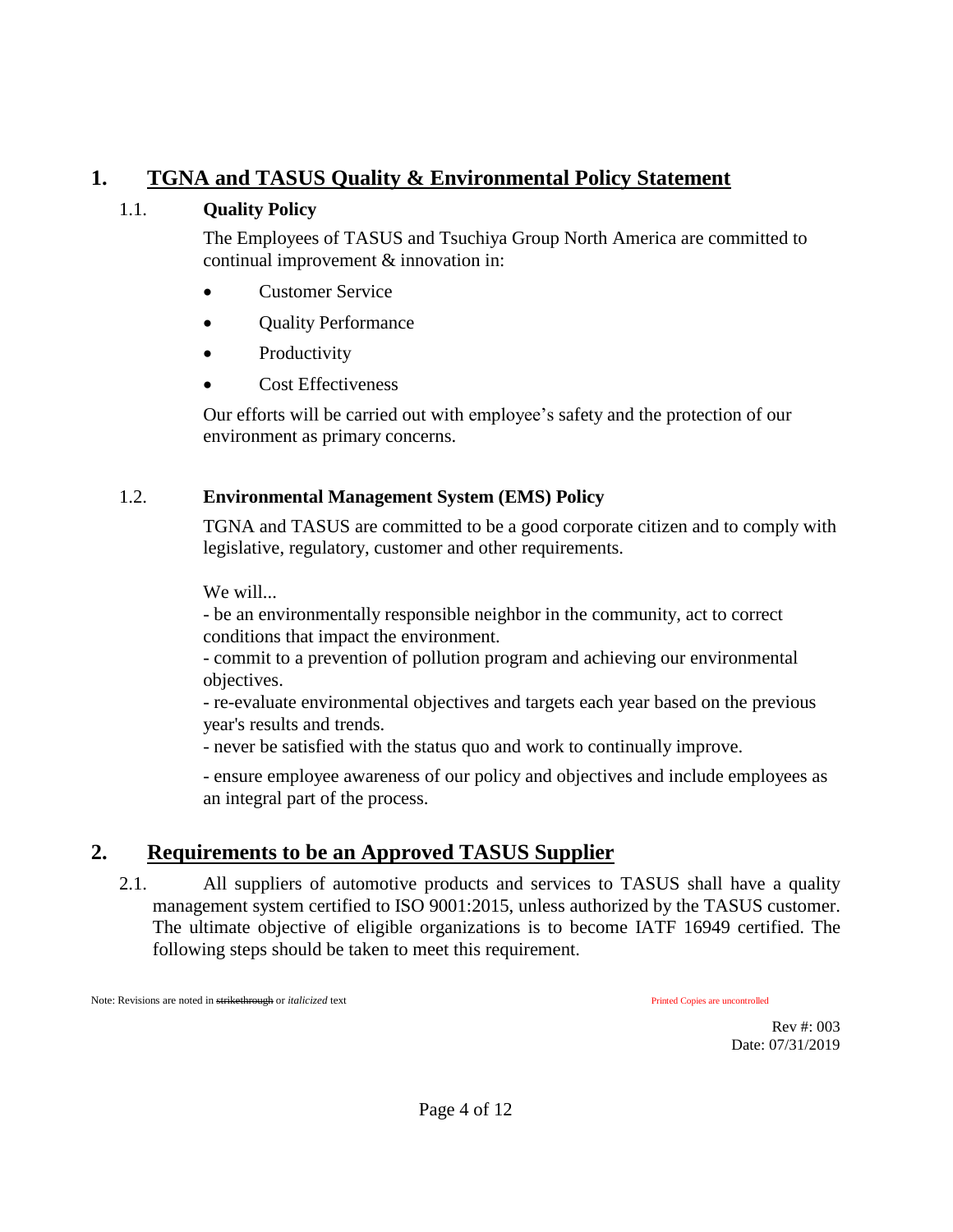- *a.* Become ISO 9001 certified with compliance to customer specific QMS requirements.
- *b.* Become ISO 9001 certified with compliance to IATF 16494 requirements through second-party audits.
- *c.* Become IATF 16949 certified through a third-party IATF –recognized certification body.
- 2.2. All suppliers are expected to maintain a safe environment respecting human rights with proper social compliance abiding by state and federal laws. TGNA and/or TASUS reserves the rights to monitor compliance by questionnaire or observations during onsite visits.
- 2.3. Audit frequency
	- 2.3.1. TASUS determines the need for periodic process or quality system audits based on performance, volume, or risk.
- 2.4. Documentation Required for Supplier Audits
	- 2.4.1. TASUS may request a copy of any non-propriety process, quality and safety information related to their products such as Control Plans, PFMEA, Set-up Sheets, MSDS, etc.
- 2.5. Audit Process
	- 2.5.1. TGNA and/or TASUS auditing process may include a self-assessment prior to an on-site visit of the supplier's systems and processes. The supplier shall complete the selfassessment and return the completed assessment prior to the scheduled audit date. TASUS personnel may utilize the self-assessment previously filled out by the supplier to audit the processes and quality systems. The supplier shall appoint audit guides to escort the audit team members and arrange for interviews with other supplier personnel during the audit.
- 2.6. Audit Records
	- 2.6.1. If TASUS requests a formal written corrective action for an audit finding from the supplier's management team a response will be expected within 30 days from receipt of the corrective action request unless otherwise specified. TASUS may then elect to conduct a follow up audit to verify the effectiveness of corrective action.

## **3. Production Part Approval Process**

3.1. If TASUS requests a formal written corrective action for an audit finding from the All key suppliers shall supply evidence of certification to an applicable quality.

Note: Revisions are noted in strikethrough or *italicized* text **Printed Copies** are uncontrolled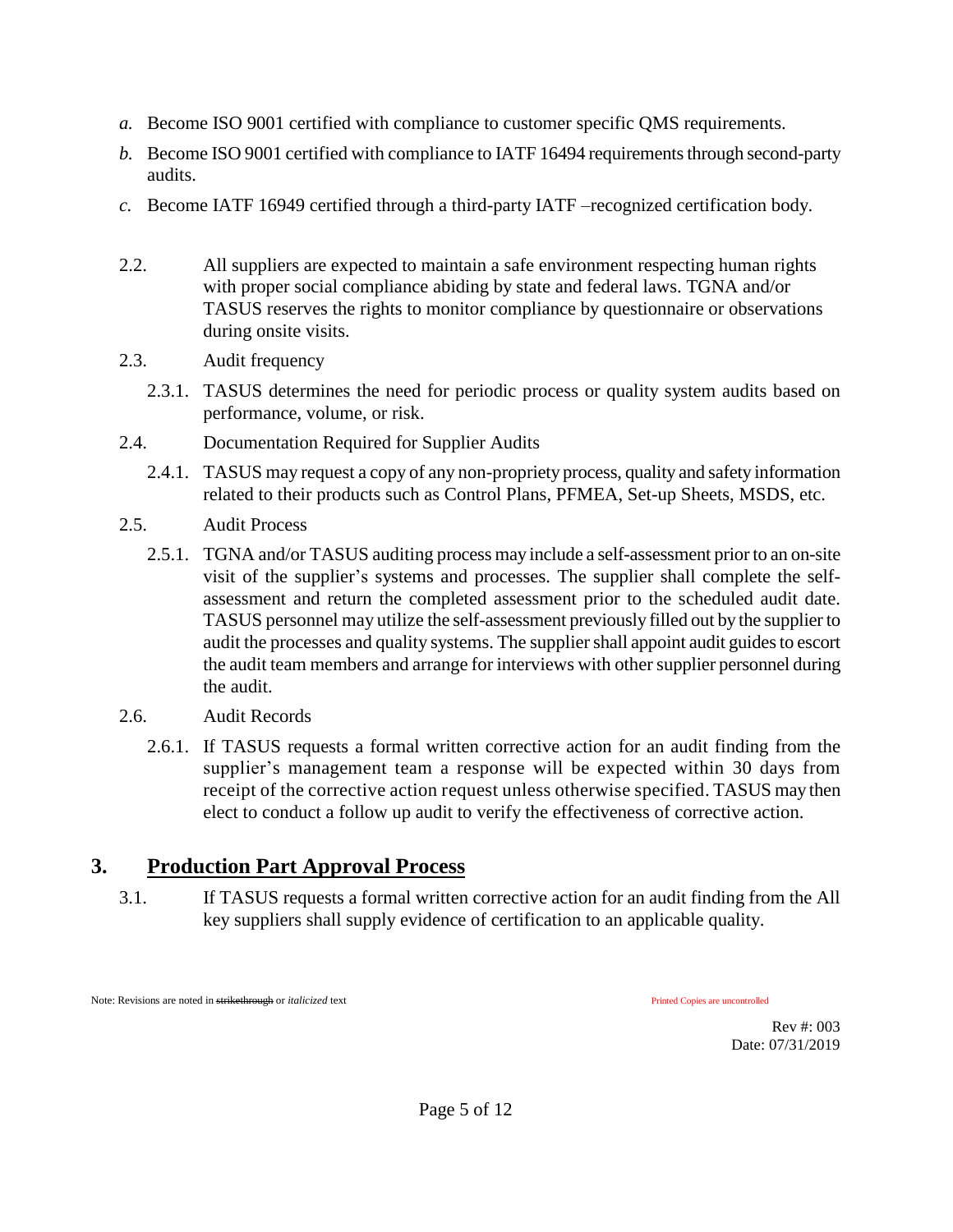- 3.2. Unless otherwise specified in writing by TASUS, all suppliers are required to submit a level 3 PPAP for Initial Submission. The only exception is products defied as Bulk Goods and / or traded products not requiring PPAP. (The use of AIAG style forms is recommended).
- 3.3. Requirements (refer to AIAG PPAP Manual)
	- 3.3.1. Note: The number of-piece sample is per cavity, impression, die, or mold unless otherwise specified.
- 3.4. Capability Requirements (refer to AIAG Manuals unless otherwise specified)
- 3.5. Testing and Approval
	- 3.5.1. TASUS requests that any and all laboratory testing costs required be called out specifically on the quotation prior to award. TASUS reserves the right to refuse payment on any testing costs not included on the quotation.
	- 3.5.2. All specified testing shall be conducted at an appropriately accredited laboratory.
- 3.6. PPAP Requirements for Bulk Materials
	- 3.6.1. New Bulk Materials and designated traded good products unless otherwise specified require a minimum of PSW, Master Sample and IMDS prior to production. Sample quantity will vary depending on product and will be specified by TASUS. PSW for Bulk Material will be marked "Other" and the Reason for Submission Section on PSW form specifies "Bulk Material".
	- 3.6.2. Bulk material PPAP requirements are subject to change based on an agreed upon plan with Supplier and TASUS. Any of these requirements may be waived at the discretion of the receiving plant.

#### **4. Annual Layouts**

4.1. Annual Layout parts and data may be required for each part number. Annual layout submissions for critical criteria may be evaluated in order to support continued 'Certified Part' status (Section 3.5). Suppliers may be required to submit layouts one year from the SOP approval date or depending on customer requirements. Layout data should include a PSW marked "Other" and the Reason for Submission Section specify: "Annual Layout".

## **5. Receiving Inspection**

5.1. Receiving inspection may include dimensional, visual or destructive analysis depending on certification, rejection or history.

Note: Revisions are noted in strikethrough or *italicized* text **Printed Copies** are uncontrolled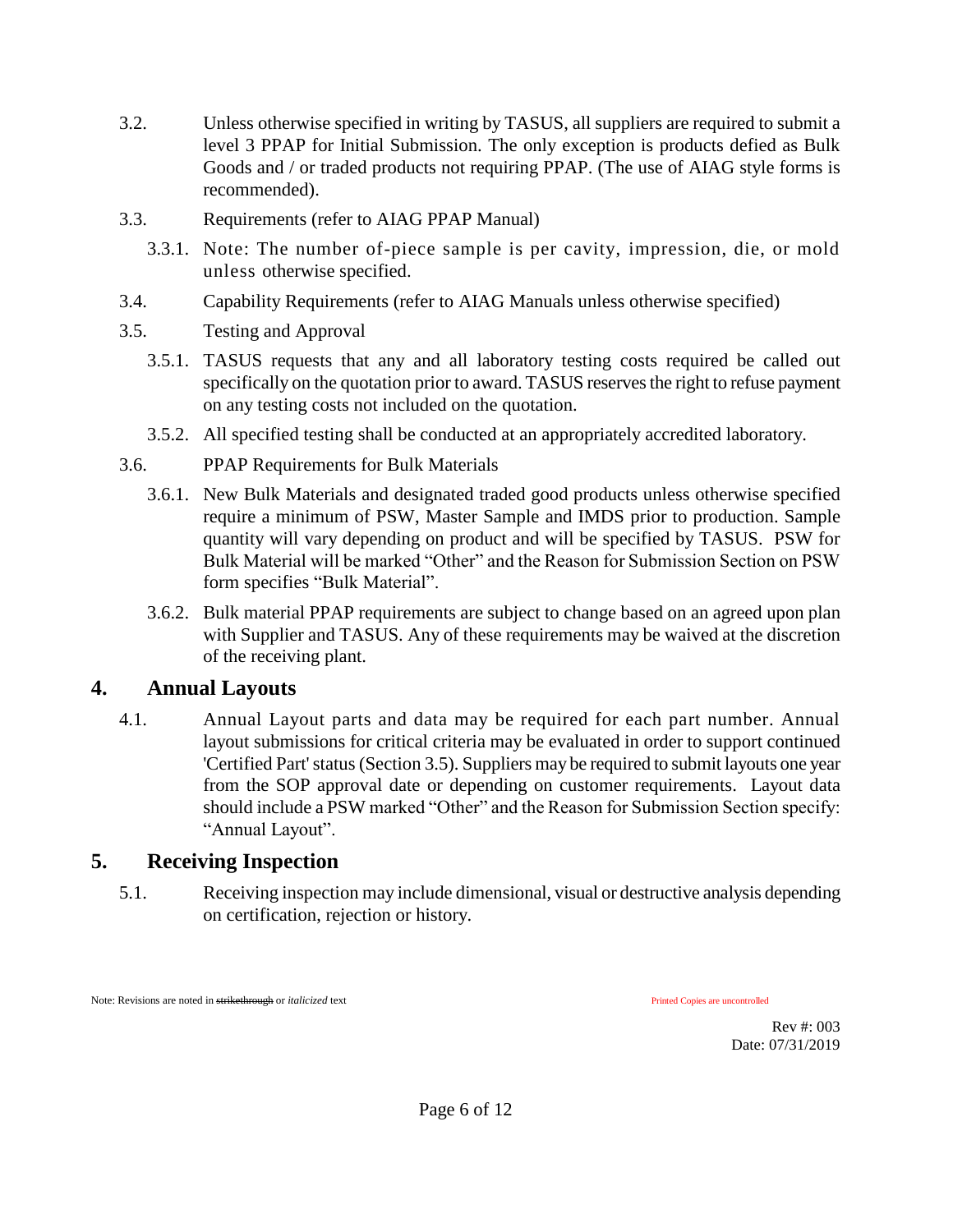- 5.2. If products or services are received that fail to meet established standards TASUS may issue a quality complaint or request submission of an improvement action plan from the supplier at TASUS discretion.
- 5.3. All part numbers are subject to receiving inspection criteria at TASUS discretion.
- 5.4. Resin Suppliers shall provide Material Test Certificates for each lot shipped to TASUS. Test certificates shall detail specification requirements as well as actual results for each lot. TASUS may notify Supplier if Certification is not received and if this is request is not met via e-mail in a timely manner, this may result in a QPR and/or shipment being rejected at TASUS' discretion.
- 5.5. The supplier may be requested to provide quality documentation for each received lot and/or purchase order lot. If the required documentation is incomplete, the incoming material will be held pending receipt.

#### **6. Traceability & Lot Control**

- 6.1. Suppliers are required to establish a lot control and traceability system and maintain records that provide positive identification and documentation for each received lot (shipment) of supplied products to TASUS.
- 6.2. The supplier is required to provide evidence of traceability to a unique lot number upon request. Traceability records shall be held and retained in accordance with the document control policy for each shipment and/or received lot of incoming material. The time frame may vary based on the criticality of the characteristic and customer requirements.
- 6.3. FIFO First In First Out
	- 6.3.1. The TASUS Production System bases material flow on the First-In First-Out (FIFO) just-in-time philosophy. Material is received and transported to workstations using this method. TASUS reserves the right to reject any shipment whose production date precedes a lot previously received by TASUS.
- 6.4. Shelf Life Requirements
	- 6.4.1. To ensure that TASUS' customers receive acceptable products TASUS reserves the right to reject any product received by from a supplier with less than 50% of the shelf life remaining.

#### **7. Planning of Changes**

- 7.1. Suppliers are expected to follow AIAG requirements on all process or engineering changes.
	- 7.1.1. Engineering & Process Changes

Note: Revisions are noted in strikethrough or *italicized* text **Printed Copies** are uncontrolled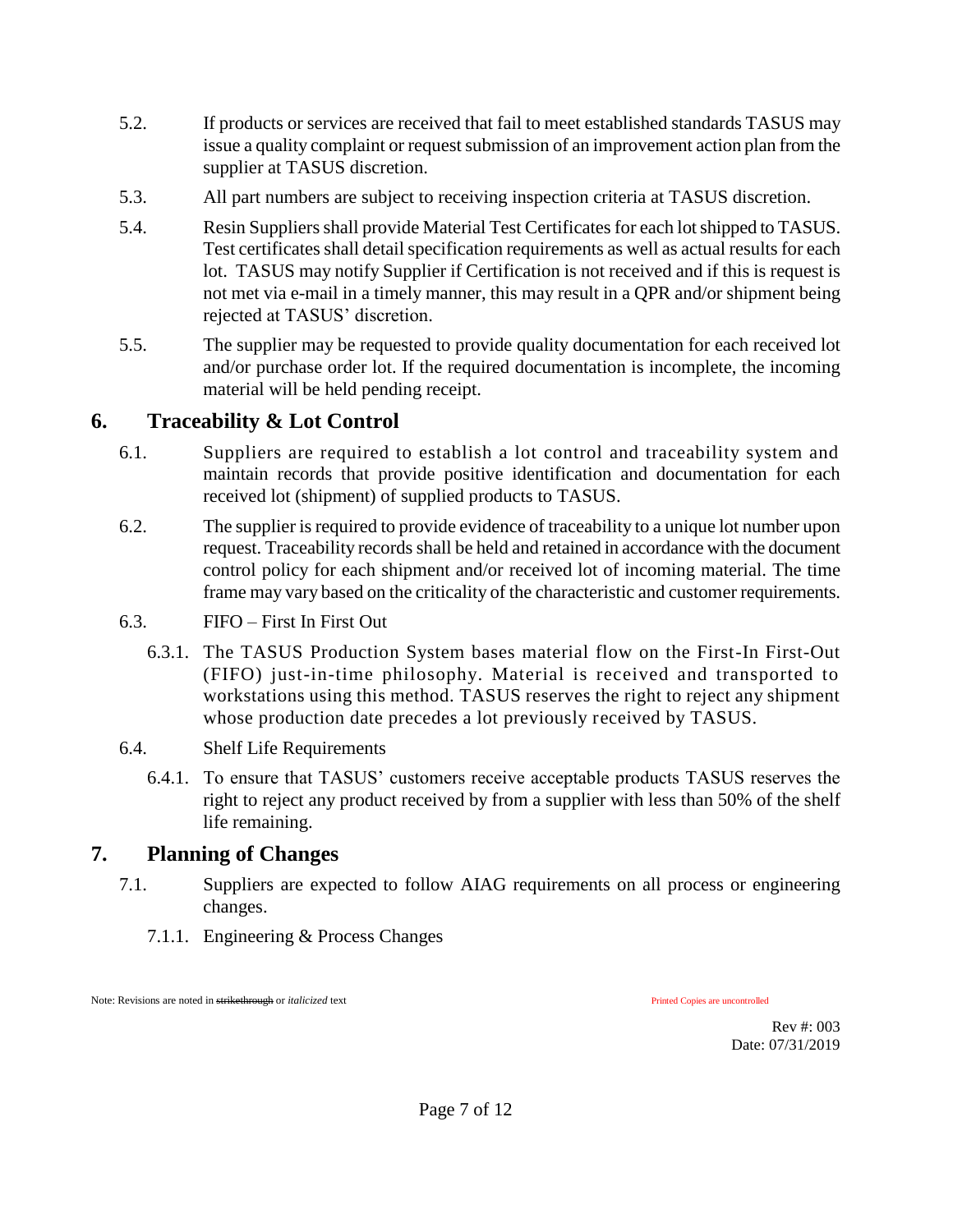- 7.1.1.1. Suppliers are required to (notify) TASUS for written approval prior to implementation of any change in product/tooling design, material, production process or sub-contractor sourcing. The request is made to the TASUS buyer using the Change Request Form included in this manual. Suppliers are not permitted to ship any parts made to the proposed process change until written approval is received from TASUS and sample submission requirements are satisfied.
- 7.1.1.2. An approved "Change Request" is required for the following:
	- A new part supplier
	- New sub-contractor for an existing part
	- Process changes beyond agreed upon  $+/-$  ranges
	- New tooling for an existing part
	- Change in location of supplier or sub-contractor facilities, processes, equipment, or tooling
	- Relocation of production equipment
	- Any modification besides repair and maintenance to the production tooling
	- Changes of raw material and/or sub-suppliers
	- Changes to production procedures, installations, and/or specified controlled work conditions i.e. clean room / anti-static conditions
	- Suppliers are instructed to notify TASUS quality for consultation on items that may appear ambiguous to process revisions but could impact final part quality.

#### **8. Packaging**

- 8.1. TASUS reserves the right to specify packaging and labeling based on product requirements.
- 8.2. Where possible, totes and corrugated boxes shall not exceed 35 pounds per unit and labeling will be in accordance to AIAG standards. Packaging and labeling plans shall be approved and submitted with PPAP. When product is on containment, follow TASUS' guidance for specific label requirements.
- 8.3. Alternate Packaging
	- 8.3.1. If returnable containers are utilized and provided by TASUS, a supplier may be requested to work with TASUS to create an expendable back-up container.

Note: Revisions are noted in st<del>rikethrough</del> or *italicized* text Printed Copies are uncontrolled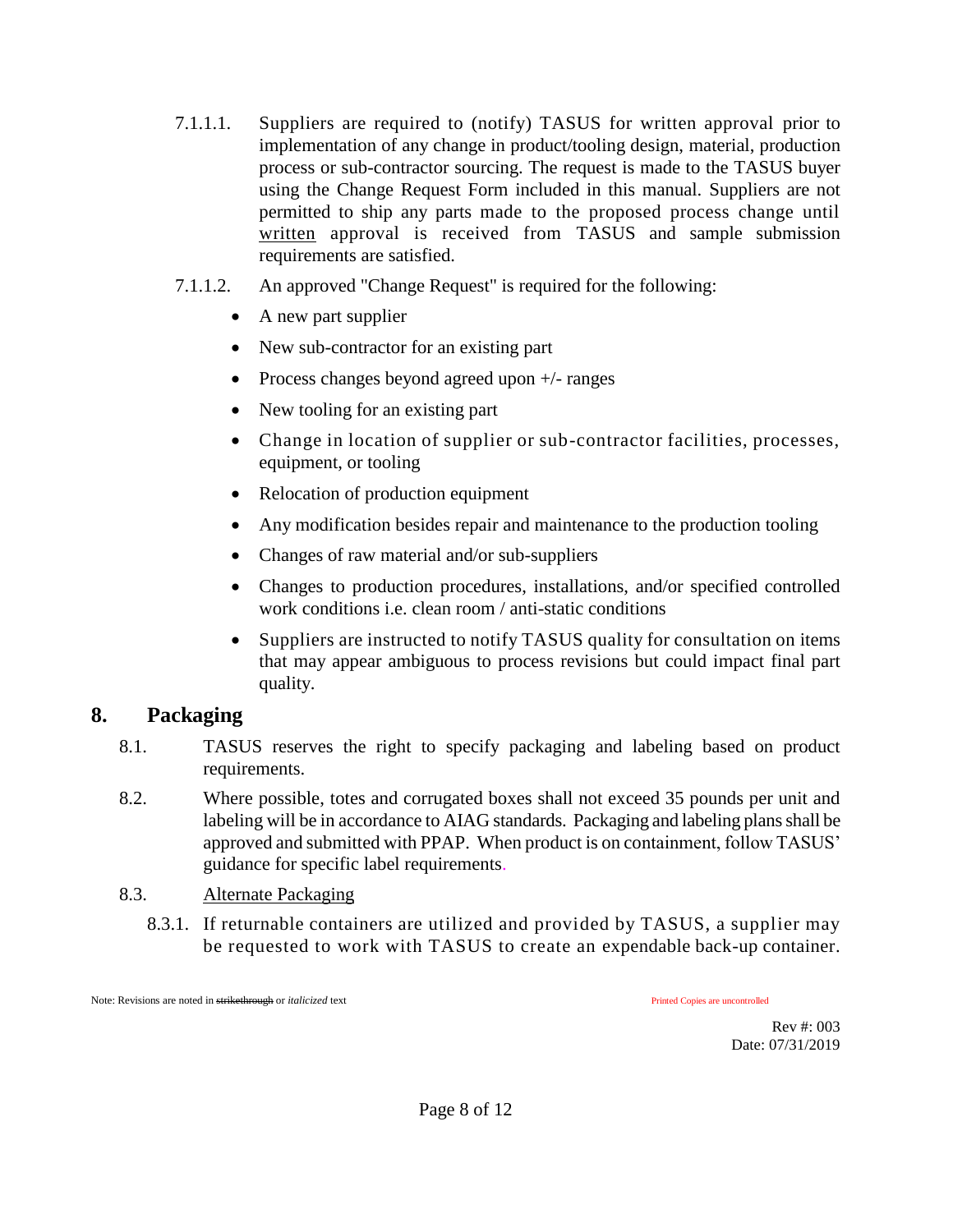8.3.2. Prior to using alternate packaging, when necessary, the supplier should contact TASUS to receive authorization prior to shipping parts. Alternate packaging is prohibited unless specifically authorized by TASUS.

#### **9. Delivery**

#### 9.1. Requirements

- 9.1.1. It is the suppliers' responsibility to review all purchase orders and subsequent revisions for delivery requirements. The supplier shall confirm ability to meet requirements as specified. If delivery requirements cannot be met, the supplier shall contact TASUS Purchasing.
- 9.1.2. Suppliers are required to meet 100% on time delivery. If a supplier misses a shipping requirement, TASUS purchasing/quality may issue a QPR to the supplier. Interim plan is due within 24 hours; Permanent Corrective Action is due in the time listed on the QPR.
- 9.1.3. All premium freight costs, internal & external, associated with late shipments are monitored and recorded and may be charged back to the supplier, at TASUS' discretion.

### **10. Identification of Parts**

- 10.1. TASUS requires all suppliers identify all boxes or shipments received with a label with bar code clearly affixed to each box. TASUS recommends AIAG Bar Code & labeling standards.
- 10.2. The supplier is required to ensure that any and all warning labels are properly affixed per SDS specifications and ISO requirements for any product ordered by TASUS. TASUS reserves the right to refuse acceptance of any shipment that is not properly labeled.
- *10.3. Certified or special shipments, such as PPAP or Engineering Change Samples, shall be identified with FM-TU-026 attached on each container, next to any shipping labels unless otherwise approved by the TASUS Quality Department. All applicable fields shall be completed and the document shall be printed on yellow paper for visibility.*
- 10.4. Any product not properly labeled may be considered discrepant and subject to issuance of a QPR requiring corrective action at TASUS discretion.

## **11. Quality Documentation Required**

- 11.1. It is the supplier's responsibility to maintain an effective Quality Management System (QMS) including a documented Quality Assurance Manual and procedures.
- 11.2. The supplier shall have a document retention policy for but not limited to the following documents:

Note: Revisions are noted in st<del>rikethrough</del> or *italicized* text Printed Copies are uncontrolled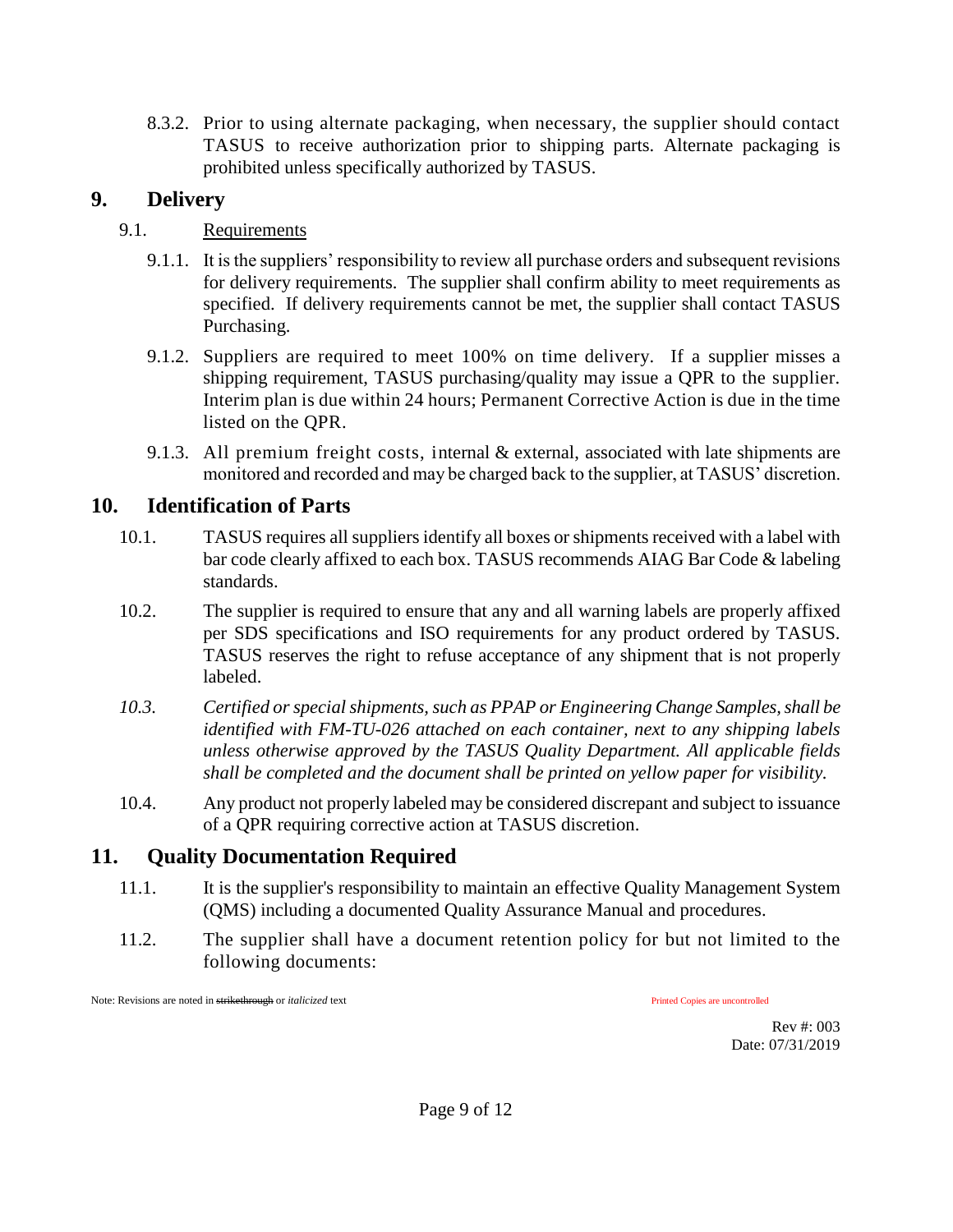11.2.1. Corrective Action Reports, PPAP, Defect Tally Sheets, Testing Records, Engineering Reports, Quality Data/SPC, Lot Traceability, Material Certs, Sort / Rework Records, Training, Engineering and Process Changes, Blue prints, Engineering and Technical Specifications, Continuous Improvement (VEVA) Activities.

#### **12. Environmental and Safety Documentation**

- 12.1. TASUS is expecting full disclosure from their suppliers on informing TASUS of any safety and environmental concerns associated with any products purchased. TASUS expects every supplier to provide any and all relevant documentation pertaining to health / safety, storage, handling and environmental impact.
- 12.2. It is the responsibility of the supplier to inform TASUS if any material quoted or supplied to TASUS is classified as a Substance of Concern.

#### 12.3. Safety Data Sheet

- 12.3.1. The following section strictly pertains to products or chemicals that can be considered Hazardous Materials, Dangerous Goods, or any material that requires special handling, specialty equipment and special storing requirements. This includes but not limited to Carcinogenic substances, products that produce heavier than air vapors that (oxygen displacement), corrosive materials and materials that require breathing apparatuses, etc... It is the responsibility of the Supplier to provide a SDS Sheet to TASUS at time of quotation and at time of PPAP submission or other agreed upon certification method. TASUS reserves the right to refuse any quotation that does not have an accompanied SDS sheet. TASUS reserves the right to reject any PPAP or certification submission that does not include an SDS sheet and TASUS may refuse any subsequent shipments until SDS documentation is provided. It is also the responsibility of the supplier to inform TASUS of and provide a copy of the SDS if any modifications are made to the SDS sheet.
- 12.3.2. IMDS
	- 12.3.2.1. TASUS requires that all product requiring PPAP be accompanied with an IMDS. TASUS reserves the right to reject any PPAP or certification submission that does not include an IMDS sheet and TASUS may refuse any subsequent shipments until IMDS documentation is provided. It is also the responsibility of the supplier to inform TASUS of and provide a copy of the IMDS if any modifications are made to the IMDS sheet.

## **13. Notification of Discrepant Parts**

13.1. Discrepant Parts Discovered by Supplier

Note: Revisions are noted in strikethrough or *italicized* text **Printed Copies** are uncontrolled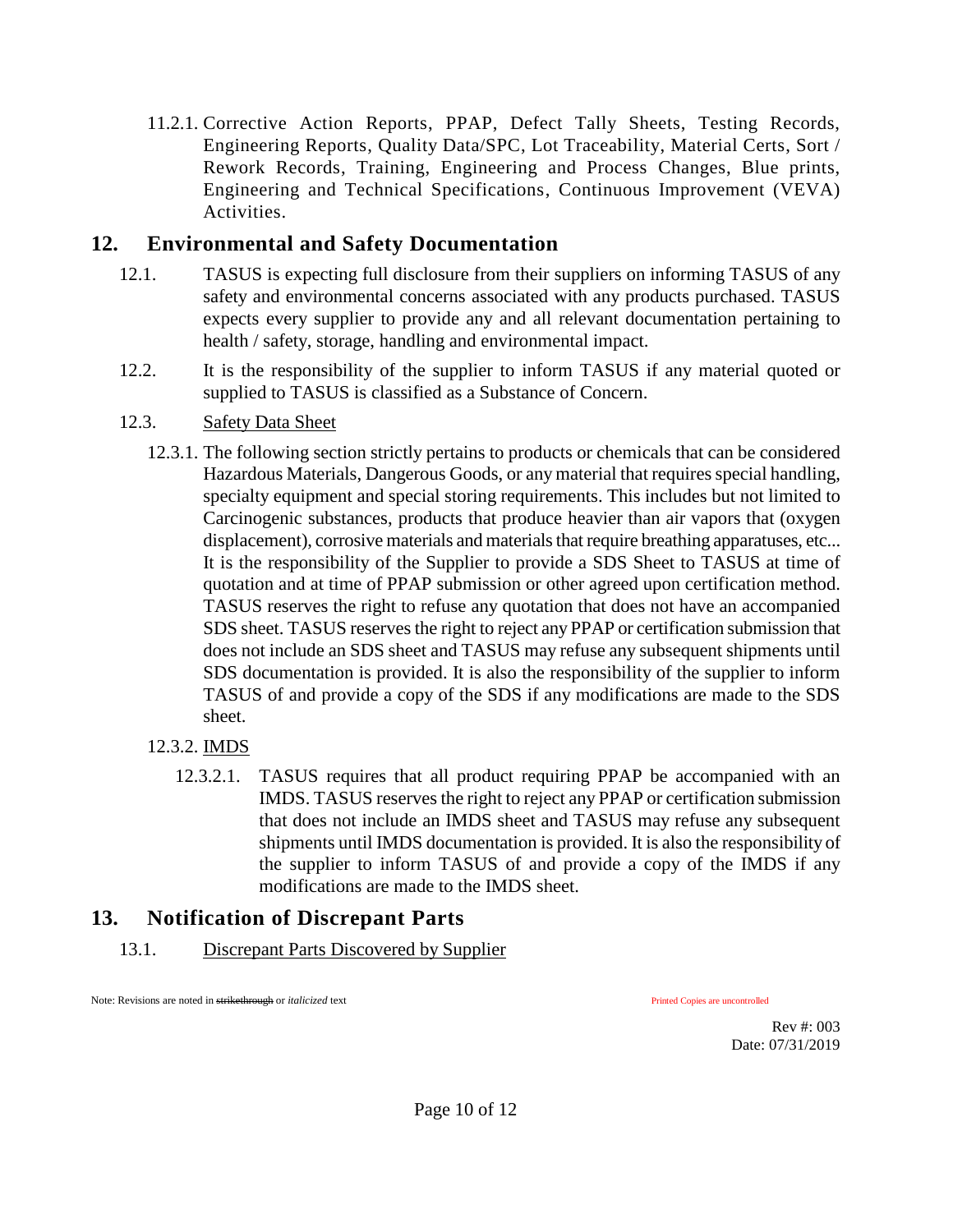13.1.1. TASUS shall be notified immediately of any discrepant parts discovered by the supplier after parts have been shipped to TASUS. A deviation request may be required by TASUS at their discretion. It is the supplier's responsibility for any associated containment actions and shipment requirements.

#### 13.2. Discrepant Parts Discovered at TASUS

13.2.1. If discrepant parts are discovered at TASUS during receiving inspection, in production, and/or discovered at TASUS customer. TASUS Quality Assurance will contact the supplier to discuss containment action and may subsequently issue a Supplier Quality Problem Report (QPR). Suppliers shall take the appropriate containment action responding in writing within twentyfour hours, conduct root cause analysis and develop a countermeasure to prevent recurrence based on timing requirements listed on the QPR.

#### 13.3. Requirements

- 13.3.1. The supplier's quality system shall include written procedures for the acceptance and handling of returned parts, as well as, procedures to investigate and resolve the cause of the rejection.
- 13.3.2. The supplier shall use an 8D or similar systematic corrective action format to respond to TASUS corrective action requests. A formal request shall be made to the TASUS to request an extension if required. Suppliers are rated on accuracy, timeliness and effectiveness of these responses. In the event of repeat or multiple QPRs a supplier may be placed on Containment Activity until quality has been improved to an acceptable level.

#### 13.4. Deviation Requests

13.4.1. If a supplier needs to request temporary approval to ship products failing to meet quality expectations a Deviation Requests must be submitted to TASUS Quality for approval prior to the shipment of products.

#### 13.4.2. **Note: Every skid containing deviation related parts must be clearly identified.**

#### **14. Disposition of Discrepant Parts**

14.1. TASUS will notify the supplier for the disposition of discrepant parts and costs that may be associated with sort, rework, line stoppage and other related actions.

## **15. Lot Certification**

15.1. If the supplier is issued a QPR TASUS may require the supplier to certify the next three (3) shipments of parts to TASUS. Certification requires 100% inspection of all

Note: Revisions are noted in strikethrough or *italicized* text **Printed Copies** are uncontrolled